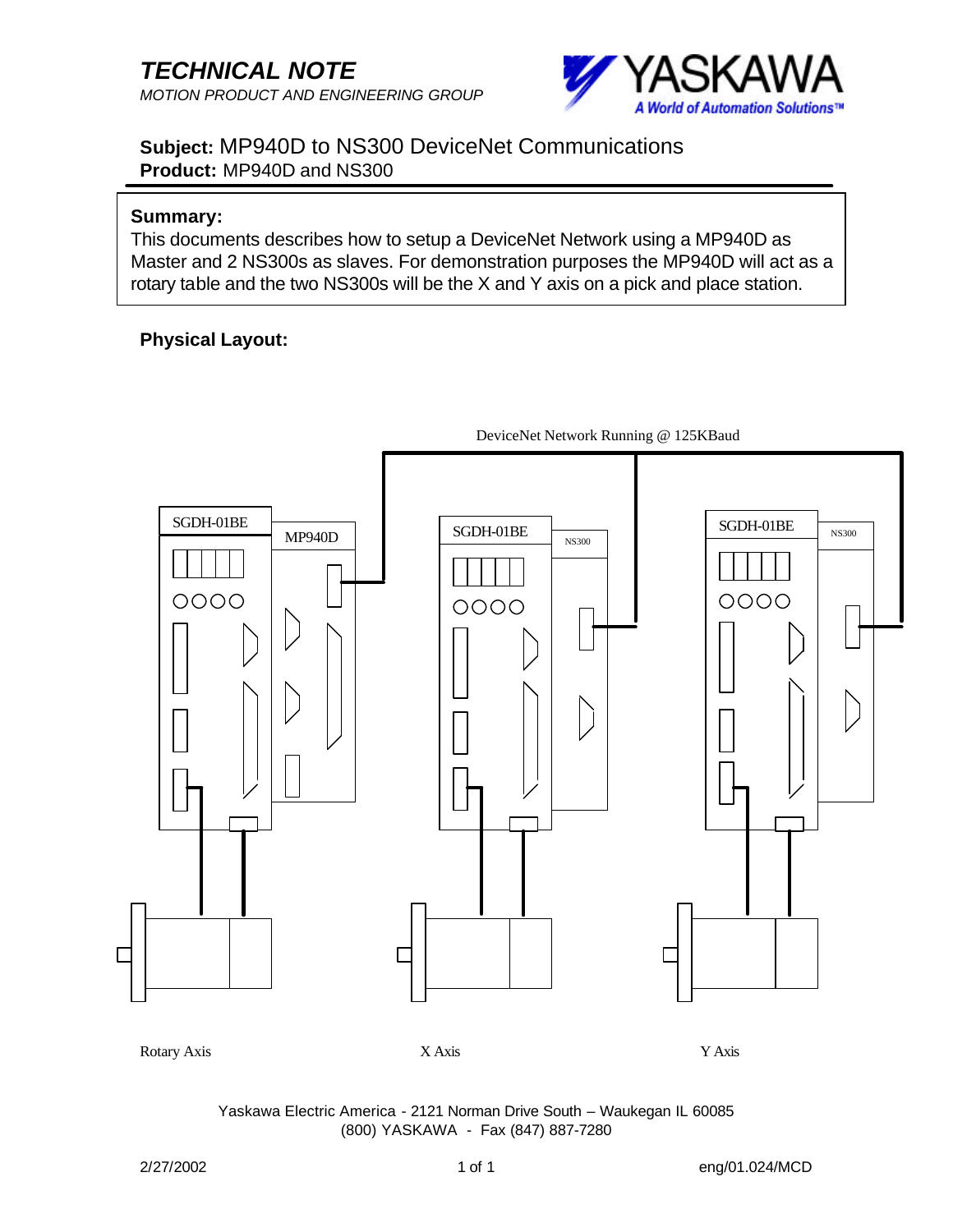

## **The Application:**

The MP940D controls a Rotary Table which Indexes 90° each cycle. The MP940D is also the DeviceNet Master and is in charge of coordinating all motion. The NS300s are used for a pick and place station that operates at variable speed as directed by the Rotary Table.

Timing Diagrams



### **Setting up the NS300:**

Set DR Rotary switch to position 0 (125 KBaud Transmission Rate)

Set Address Rotary switches to unique value 0-63 (X Axis = 1, Y Axis = 2)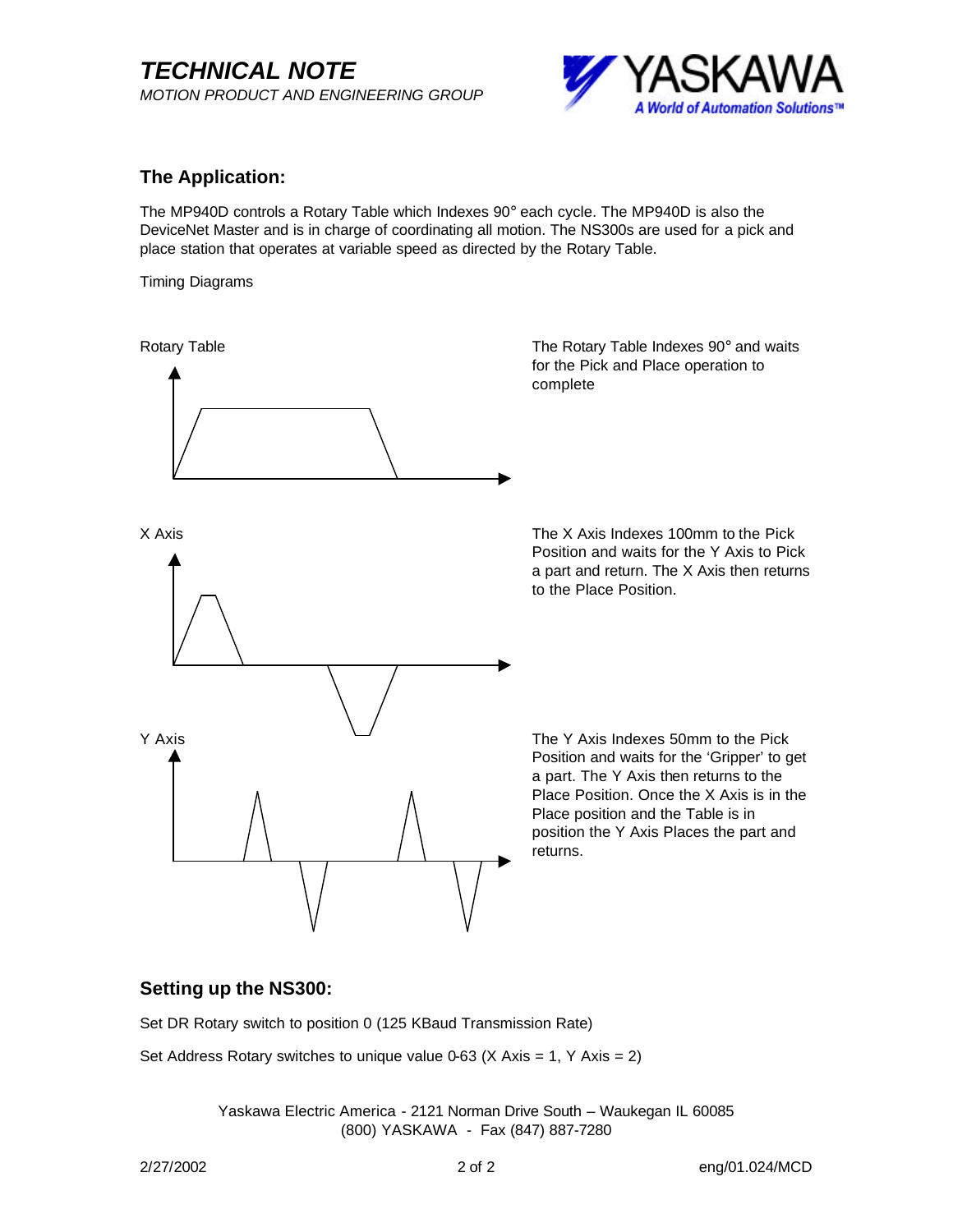

Use NSxxx software to set the following parameters in the NS300s

| Parameter | Description                                | Value        |
|-----------|--------------------------------------------|--------------|
| 800       | Homing Method                              | 3            |
| 810       | Electronic Gear Ratio (Numerator)          | 8192         |
| 811       | Electronic Gear Ratio (Denominator)        | 10000        |
| 81B       | <b>Emergency Input Function Selection</b>  | 0            |
| 821       | Feed Speed for Positioning                 | 24000 mm/Min |
| 822       | Acceleration Time Constant for Positioning | 1 mSec       |
| 823       | Deceleration Time Constant for Positioning | 1 mSec       |
| 844       | Travel Distance 1 for Stepping             | *Ref Units   |

\*Parameter 844 should be set to 100000 for the X Axis and 50000 for the Y Axis.

#### **Setting up the MP940D:**

Set DR0 and DR1 to Off (125 KBaud Transmission Rate)

Set Address Rotary switches to unique value 0-63 (Rotary Axis = 0)

Use MotionWorks+ software to set the following parameters in the MP940D

Network Object:

| Property Name       | Value     |
|---------------------|-----------|
| Enabled             | True      |
| Function            | Master    |
| <b>Refresh Rate</b> | Low       |
| <b>Slave Nodes</b>  |           |
| Type                | DeviceNet |

Node 1 Object:

| <b>Property Name</b> | Value  |
|----------------------|--------|
| <b>Input Bytes</b>   |        |
| Name                 | X Axis |
| Node                 |        |
| <b>Output Bytes</b>  |        |

Node 2 Object:

| Property Name      | Value  |
|--------------------|--------|
| <b>Input Bytes</b> |        |
| Name               | Y Axis |
| Node               |        |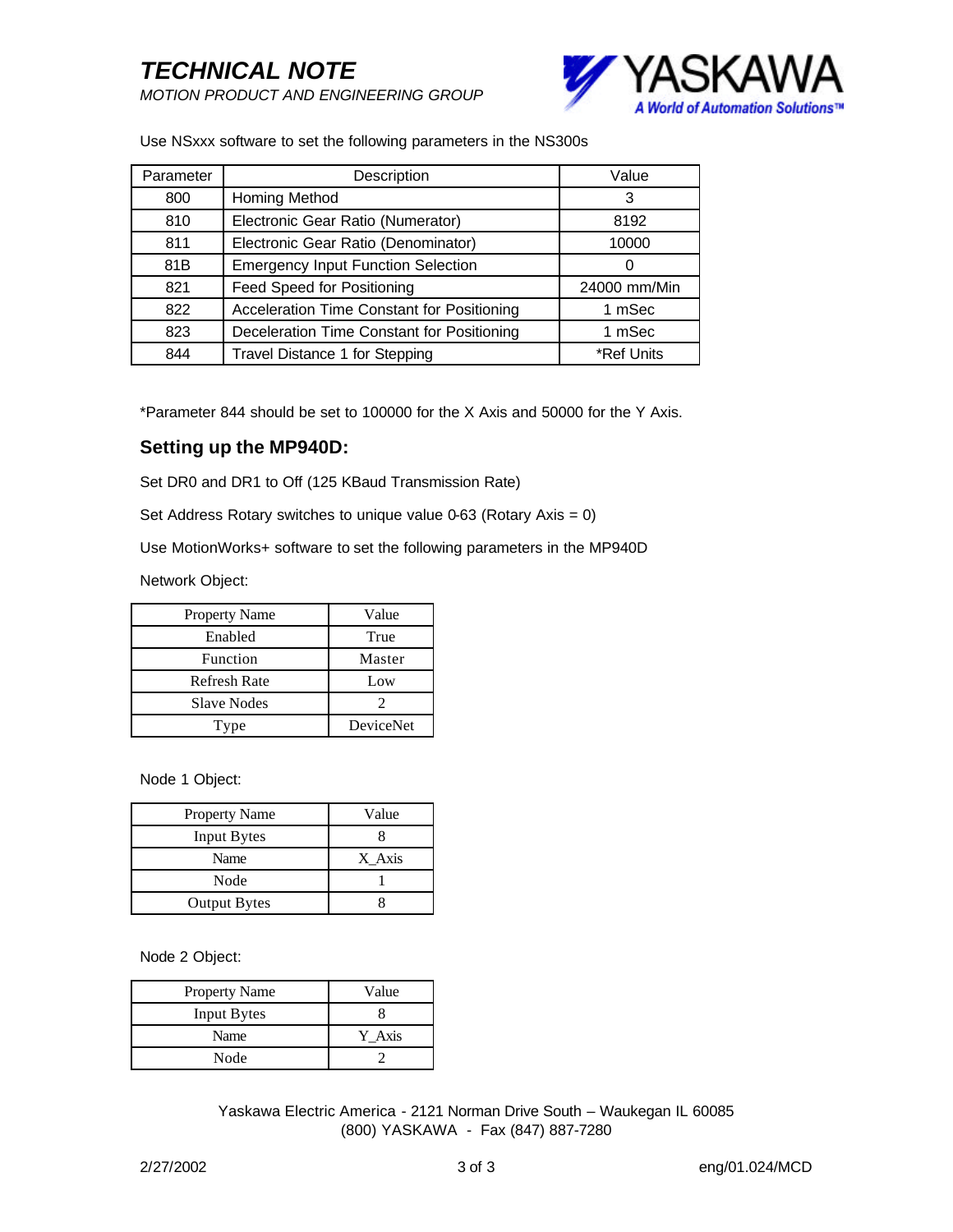*MOTION PRODUCT AND ENGINEERING GROUP*

Output Bytes 8

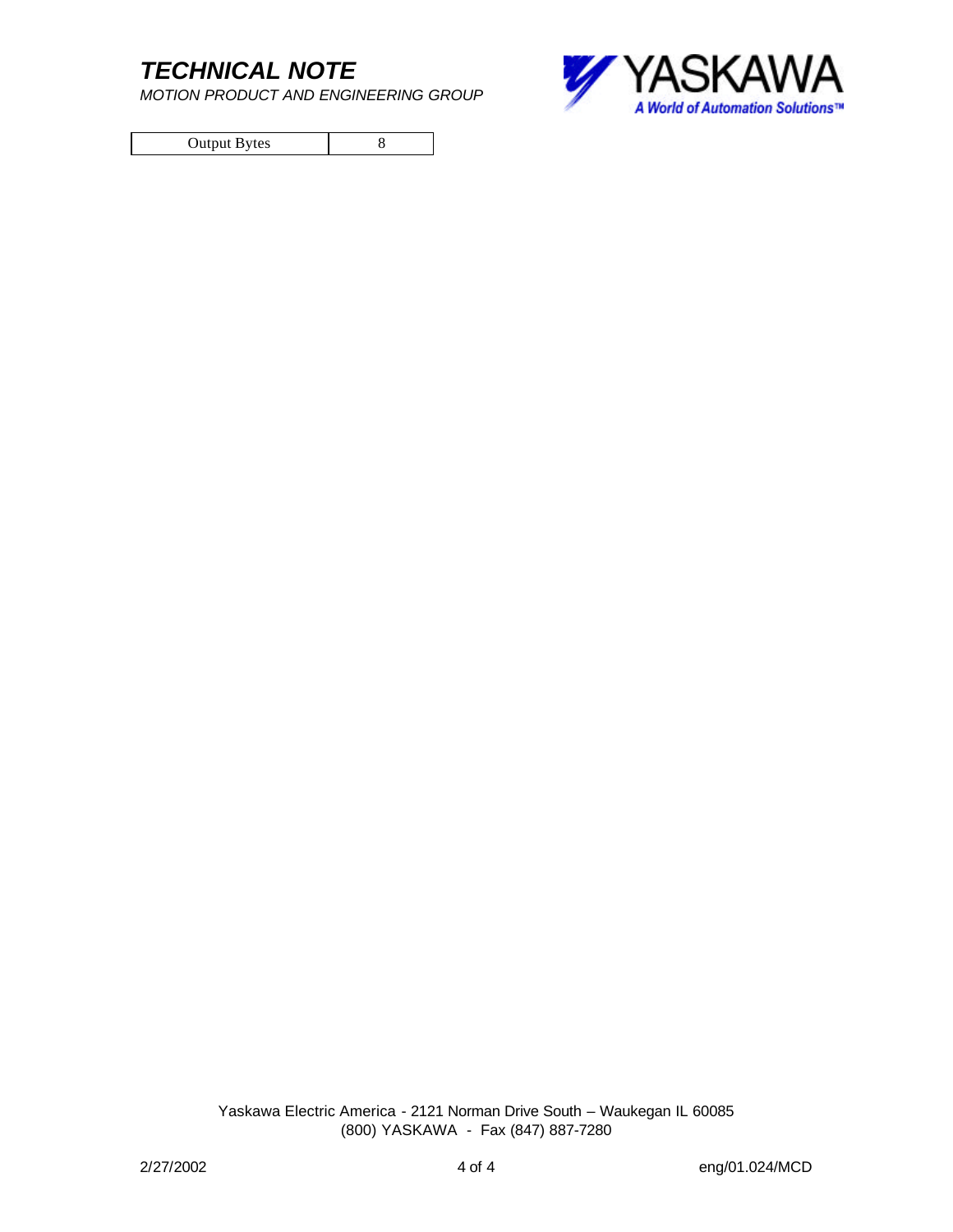

The MP940 Network Object Parameter for Refresh Rate should be set to Low scan. Each DeviceNet request/reply packet pair takes less than 2mS to complete but the total network time is also a function of the number of slaves. Setting the Refresh Rate to Low reduces the burden on the microprocessor to complete a High Scan in less than the High Scan setting of 2mS.

See Appendix for a list of Network Variables to create MotionWorks+

## **Powering Up:**

Power up the 2 NS300s and the MP940D. All DeviceNet LEDs should be steady green. In MotionWorks+, create a data watch with X\_SVON, Y\_SVON, X\_HOME, Y\_HOME X\_HOME\_P & Y HOME P.

Set the SVON Bits TRUE and verify both servos are enabled. Check the Homing sequence for each axis by toggling the HOME bit and verifying that the HOME\_P bit is TRUE after Homing.

Set the HOME bits FALSE and set the STEP bits TRUE. This will cause the X Axis to rotate 10 revs (100mm) at 2400 RPM (24000 mm/Min). The Y Axis will rotate 5 revs (50mm) at 2400 RPM (24000 mm/Min).

Set the STEP bit FALSE and set the DIR bit TRUE. Then set the STEP bit TRUE. The X Axis will rotate -10 revs (100mm) at 2400 RPM (24000 mm/Min). The Y Axis will rotate -5 revs (50mm) at 2400 RPM (24000 mm/Min).

Set all but SVON bits FALSE. Create a data watch with X\_MOD, X\_CCW0, X\_CCW3, X\_C\_START, X\_Axis\_Output\_Command\_Number, X\_Axis\_Output\_Command\_Data & X Axis\_Input\_Response\_Data.

#### Parameter Read:

Set the X\_MOD and X\_CCW3 bits TRUE, Set X\_Axis\_Output\_Command\_Number to 2081 (821hex). Pn821 is Feed Speed for Positioning (Stepping Speed). Set the X\_C\_START bit TRUE and observe X\_Axis\_Input\_Response\_Data. The response should be 24000, which is what we set Pn821 to using NSxxx software earlier.

#### Parameter Write:

Set the X\_C\_START bit FALSE and the X\_CCW0 bit TRUE. Set X\_Axis\_Output\_Command\_Data to 50000. Then set the X C START bit TRUE. This will temporarily change Pn821 to 50000. Once power is cycled, Pn821 reverts back to 24000.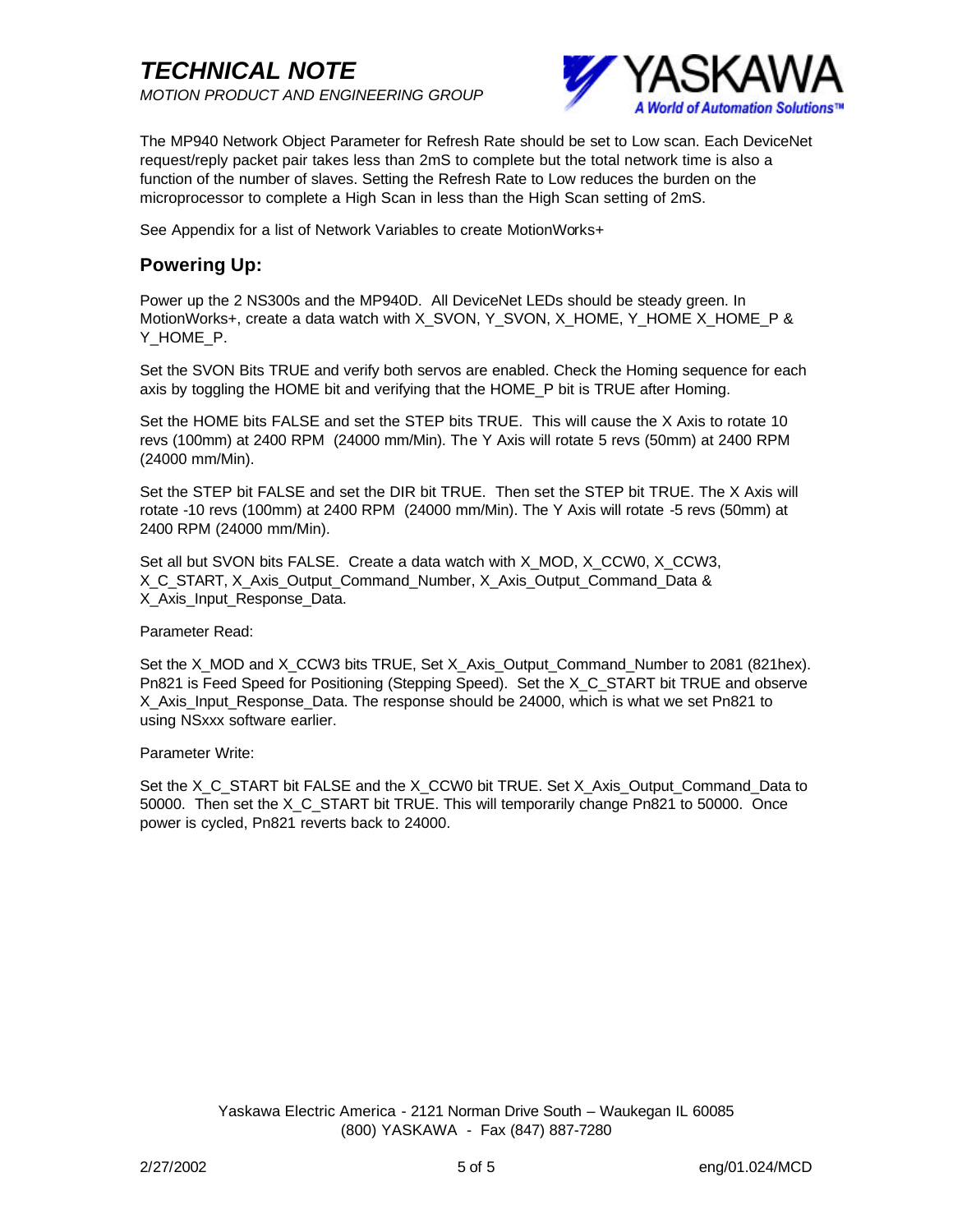*TECHNICAL NOTE MOTION PRODUCT AND ENGINEERING GROUP*



#### **MotionWorks+ Application:**

Supervisor Program (High Scan, Active & Auto Start) This is the standard Supervisor Program available on the FTP site. ftp://motion:controls@ftp.yaskawa.com/Applications/MP940/DEMO/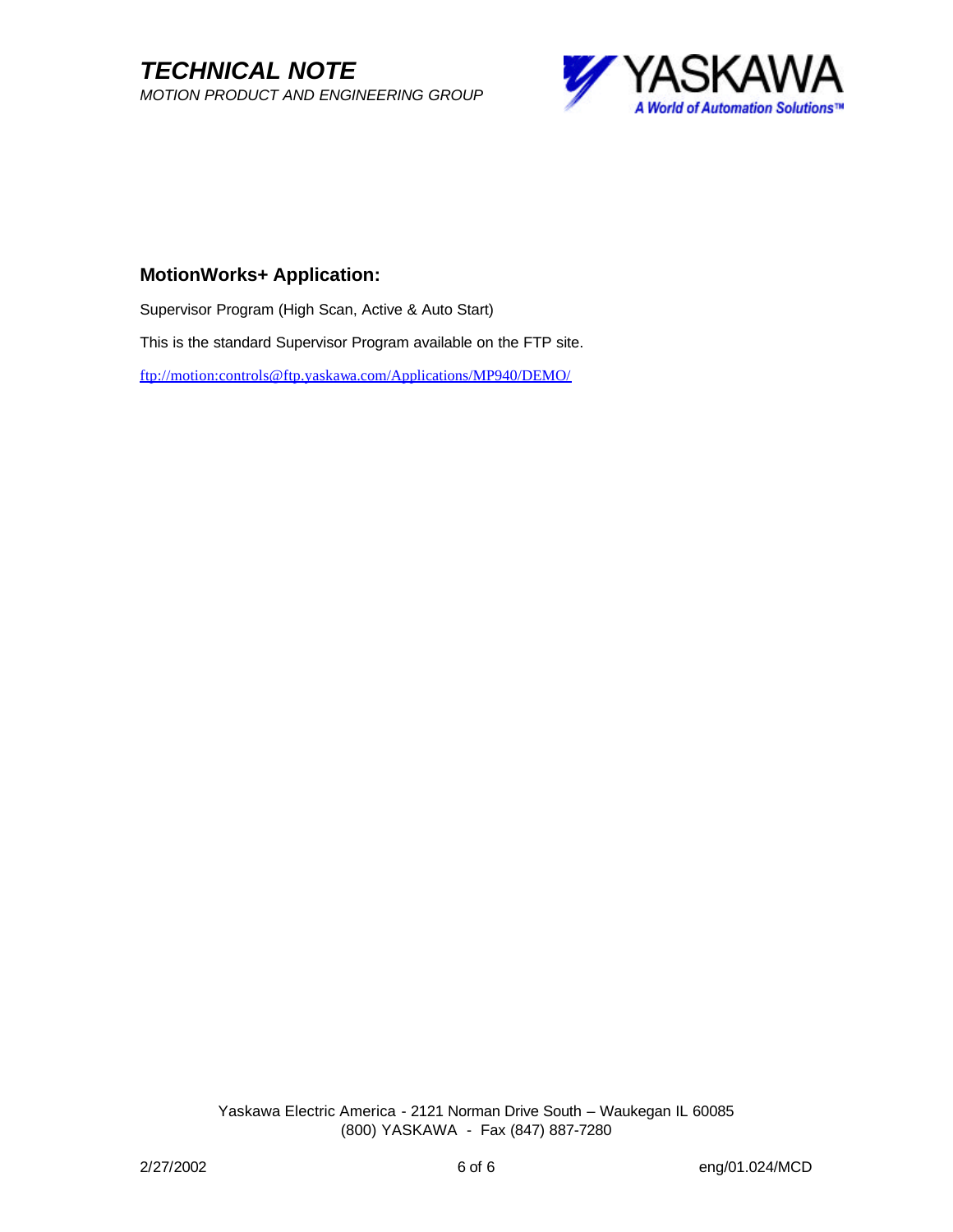*MOTION PRODUCT AND ENGINEERING GROUP*





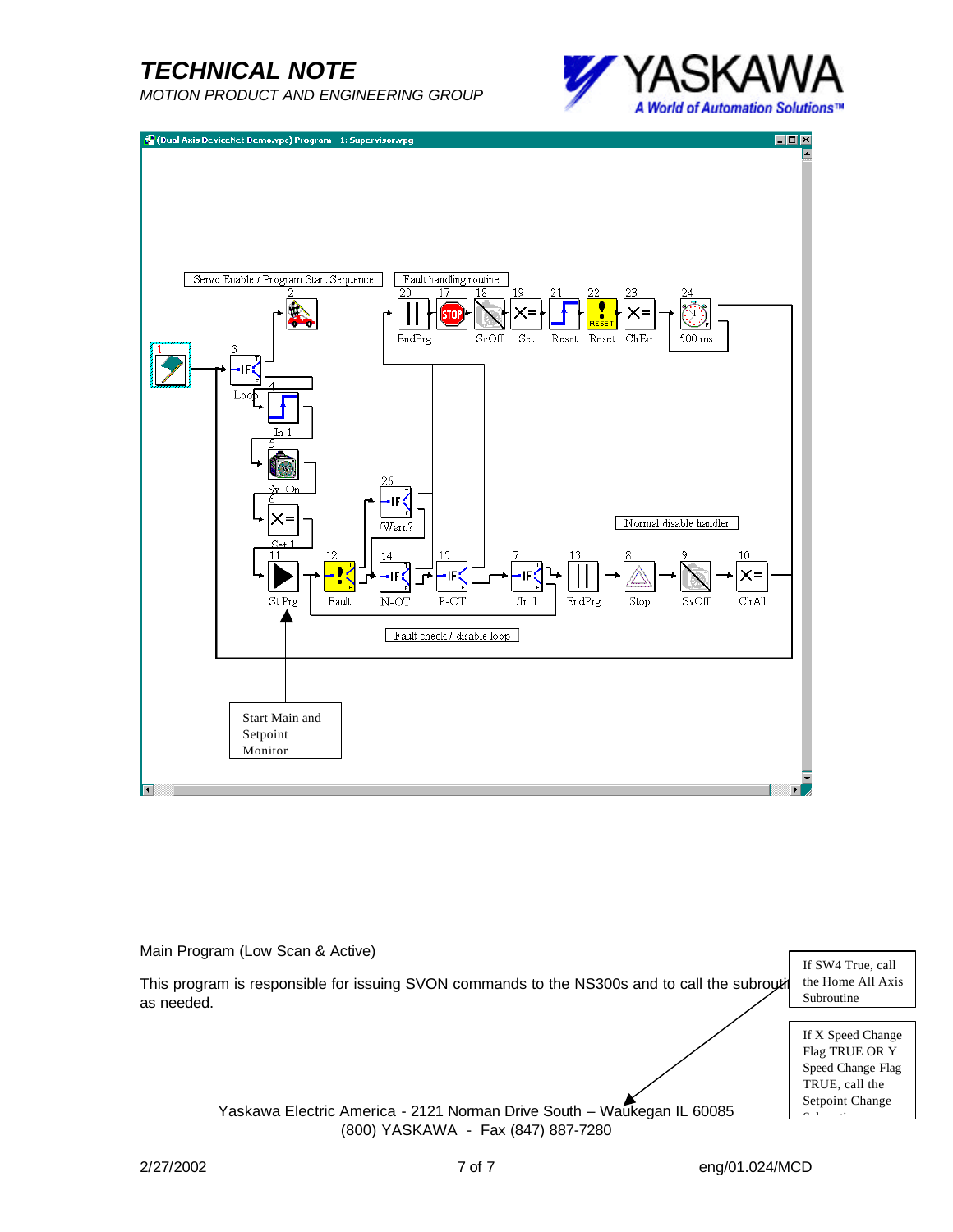*MOTION PRODUCT AND ENGINEERING GROUP*





Setpoint Monitor Program (High Scan & Active)

This program is responsible for monitoring the speed setpoints for each axis and tripping the setpoint change flags.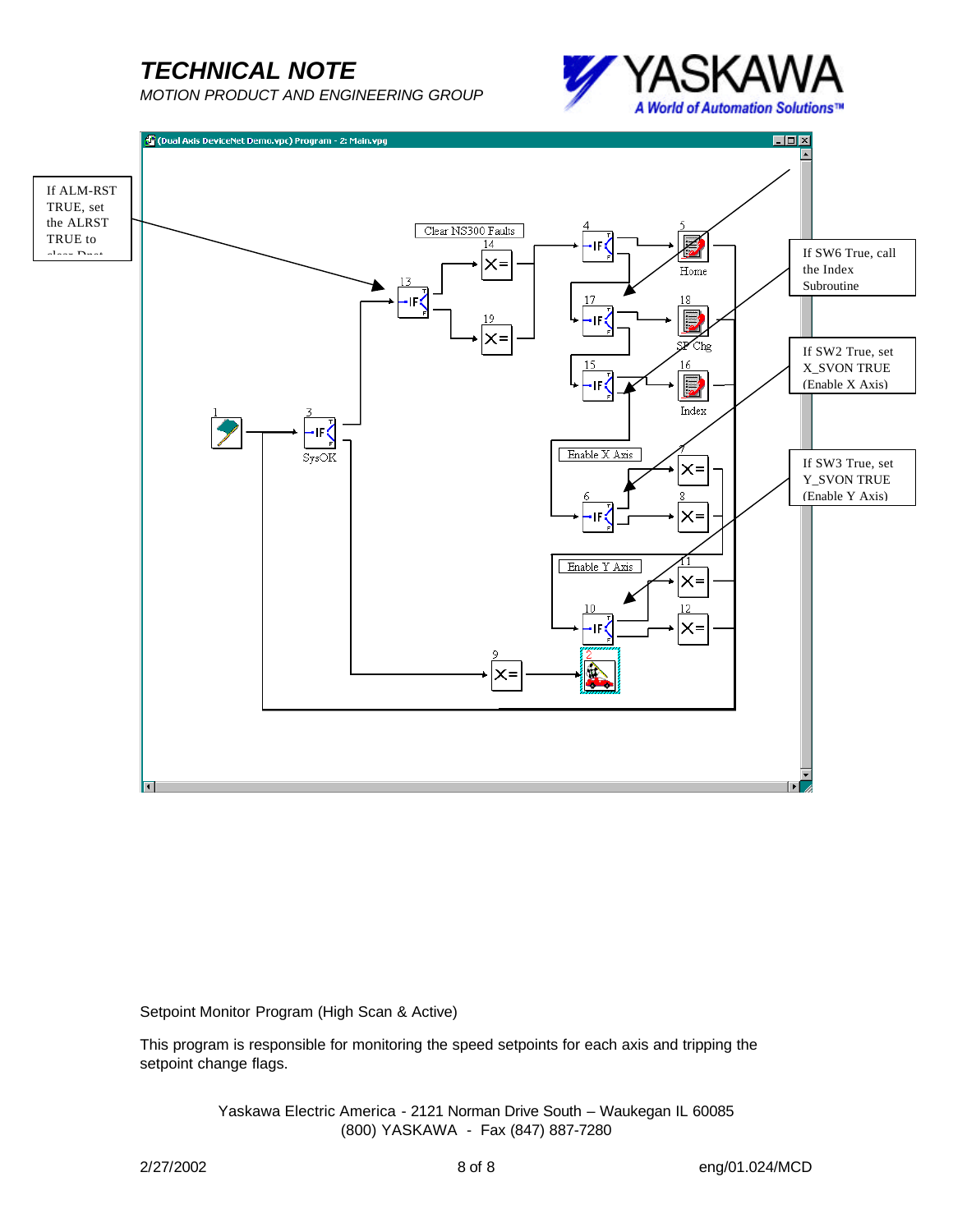*MOTION PRODUCT AND ENGINEERING GROUP*





Home All Axis Subroutine (Called by Main)

This subroutine is responsible for Homing the Rotary Table Axis and once complete setting the HOME bit TRUE for each NS300.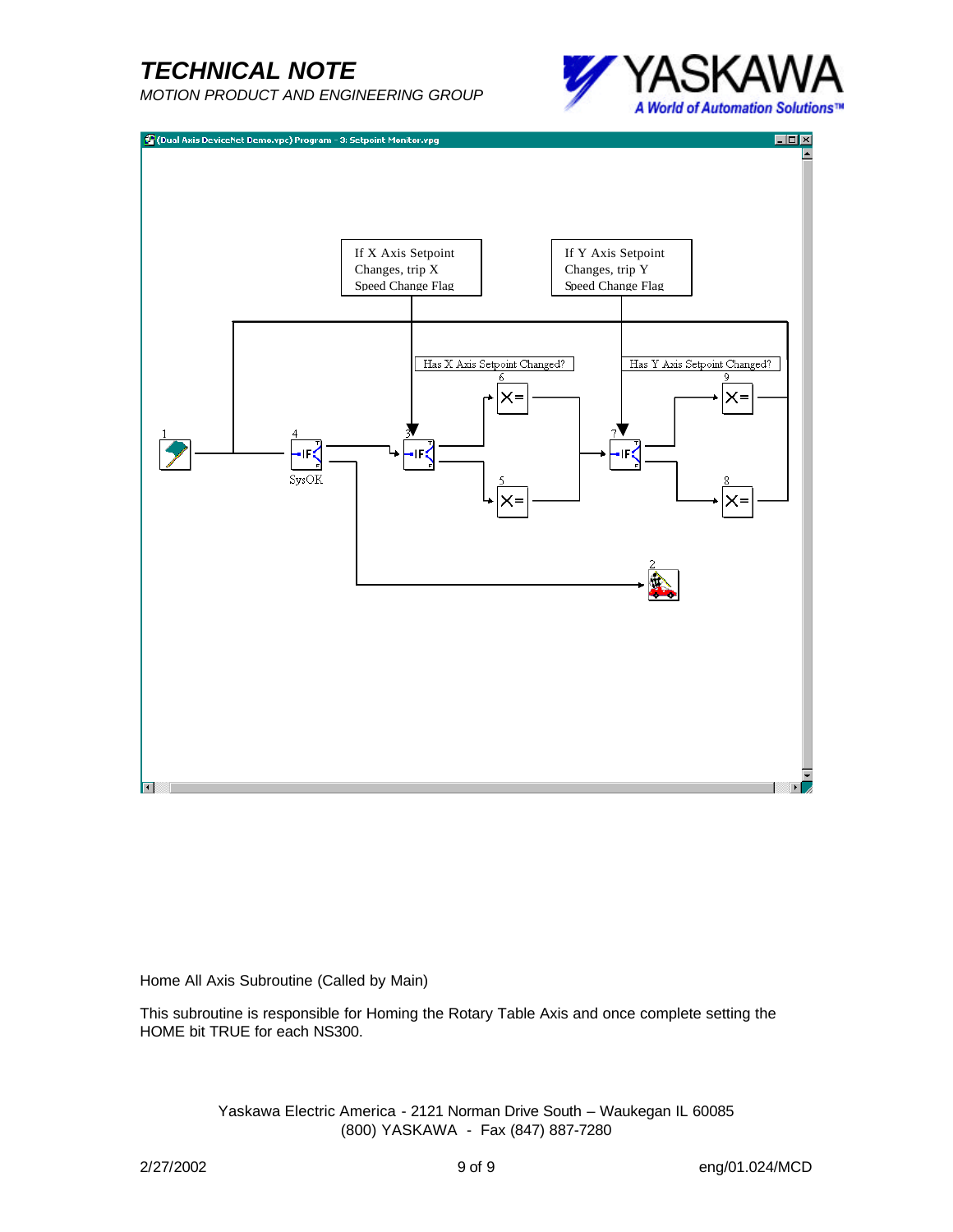*MOTION PRODUCT AND ENGINEERING GROUP*





Index Subroutine (Called by Main)

This subroutine is responsible for Indexing the Rotary Axis and Setting the appropriate DeviceNet Bits for Indexing the NS300s.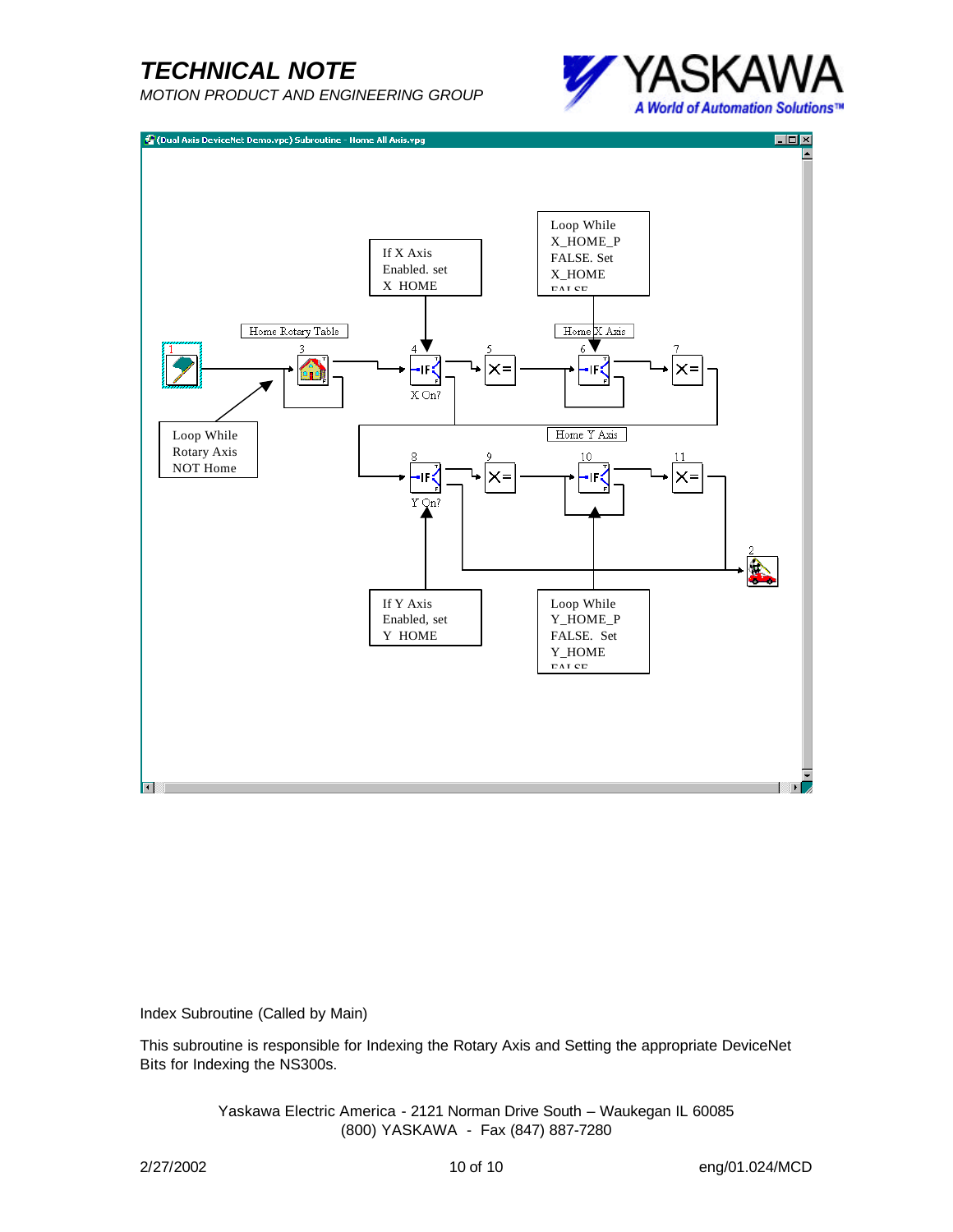*MOTION PRODUCT AND ENGINEERING GROUP*





Setpoint Change Subroutine (Called by Main)

This subroutine is responsible for writing the new Index Speed setpoints to the NS300s.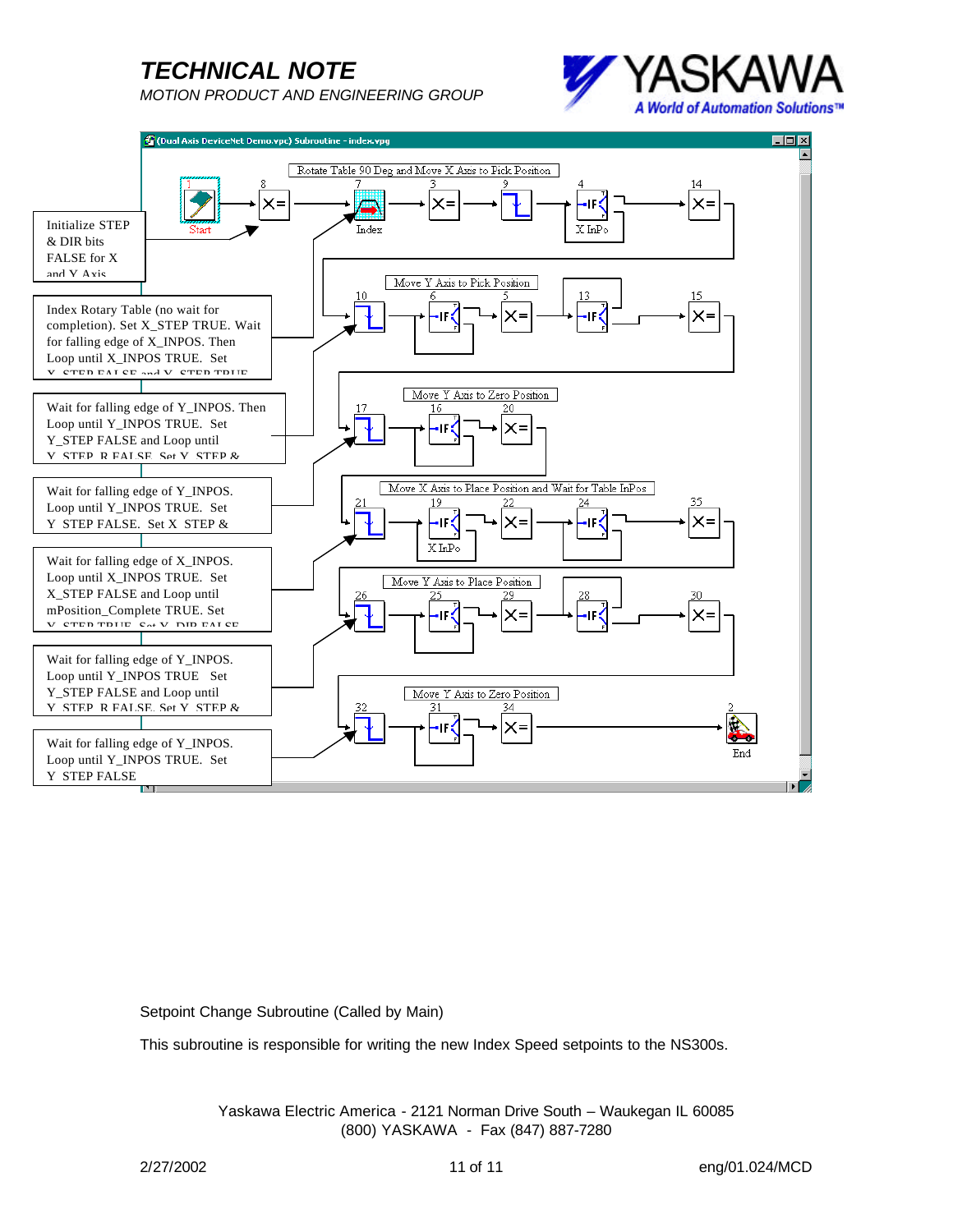*MOTION PRODUCT AND ENGINEERING GROUP*





### **Appendix:**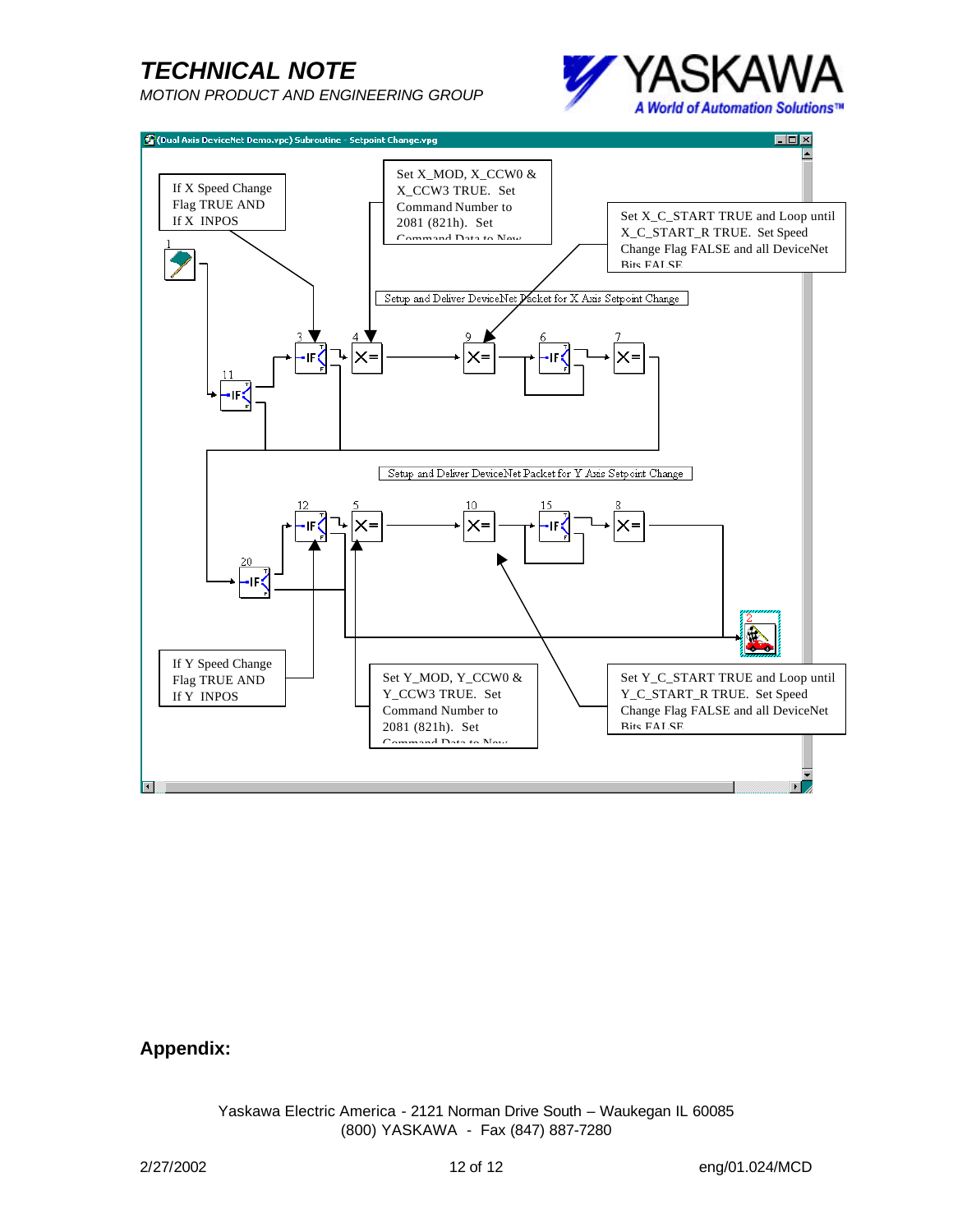*MOTION PRODUCT AND ENGINEERING GROUP*



### **NS300 DeviceNet Basics:**

The NS300 Receives and Transmits the following 8 Byte packets.

Move Commands  $MOD Bit = 0$ 

Command (From MP940D) Response (From NS300)

|                                      | <b>General Command Bits</b> |  |  |  |  |  |  |
|--------------------------------------|-----------------------------|--|--|--|--|--|--|
| <b>Command Code</b><br>Response Type |                             |  |  |  |  |  |  |
| <b>Command Bits</b>                  |                             |  |  |  |  |  |  |
| Command Data                         |                             |  |  |  |  |  |  |

|                                      | <b>General Status Bits</b> |  |  |  |  |  |  |
|--------------------------------------|----------------------------|--|--|--|--|--|--|
| <b>Command Code</b><br>Response Type |                            |  |  |  |  |  |  |
| Status                               |                            |  |  |  |  |  |  |
| Response Data                        |                            |  |  |  |  |  |  |

The Command (Request) from the Master:

The General Command Bits Byte can be expanded as follows. (Bits from MP940D)

| Bit 7      | Bit 6 | Bit 5            | Bit<br>4    | Bit 3 | Bit 2 | Bit  | Bit 0         |
|------------|-------|------------------|-------------|-------|-------|------|---------------|
| <b>MOD</b> |       | $.$ DCT<br>ALRS. | ceto<br>ᄓᇰᆘ |       |       | SVON | ື<br><u>л</u> |

The Command Codes. (Bits from MP940D)

| Bit 3 | Bit 2 | Bit 1 | Bit 0 | Description                           |  |  |
|-------|-------|-------|-------|---------------------------------------|--|--|
|       |       |       |       | No Operation                          |  |  |
|       |       |       |       | Simple Positioning                    |  |  |
|       |       |       |       | <b>External Positioning</b>           |  |  |
|       |       |       |       | Positioning with Notch Signal Outputs |  |  |
|       |       |       |       | <b>Multi-Speed Positioning</b>        |  |  |

The Response Types. (Bits from MP940D)

| Bit 7 | Bit 6 | Bit 5 | Bit 4 | Description             |  |  |
|-------|-------|-------|-------|-------------------------|--|--|
| 0     |       |       | 0     | <b>Command Position</b> |  |  |
|       |       |       |       | <b>Current Position</b> |  |  |
|       |       |       |       | <b>Position Error</b>   |  |  |
|       |       |       |       | <b>Command Speed</b>    |  |  |
|       |       |       |       | <b>Current Speed</b>    |  |  |
|       |       |       |       | <b>Torque Ref</b>       |  |  |
|       |       |       |       | <b>Station Number</b>   |  |  |
|       |       |       |       | Point Table Number      |  |  |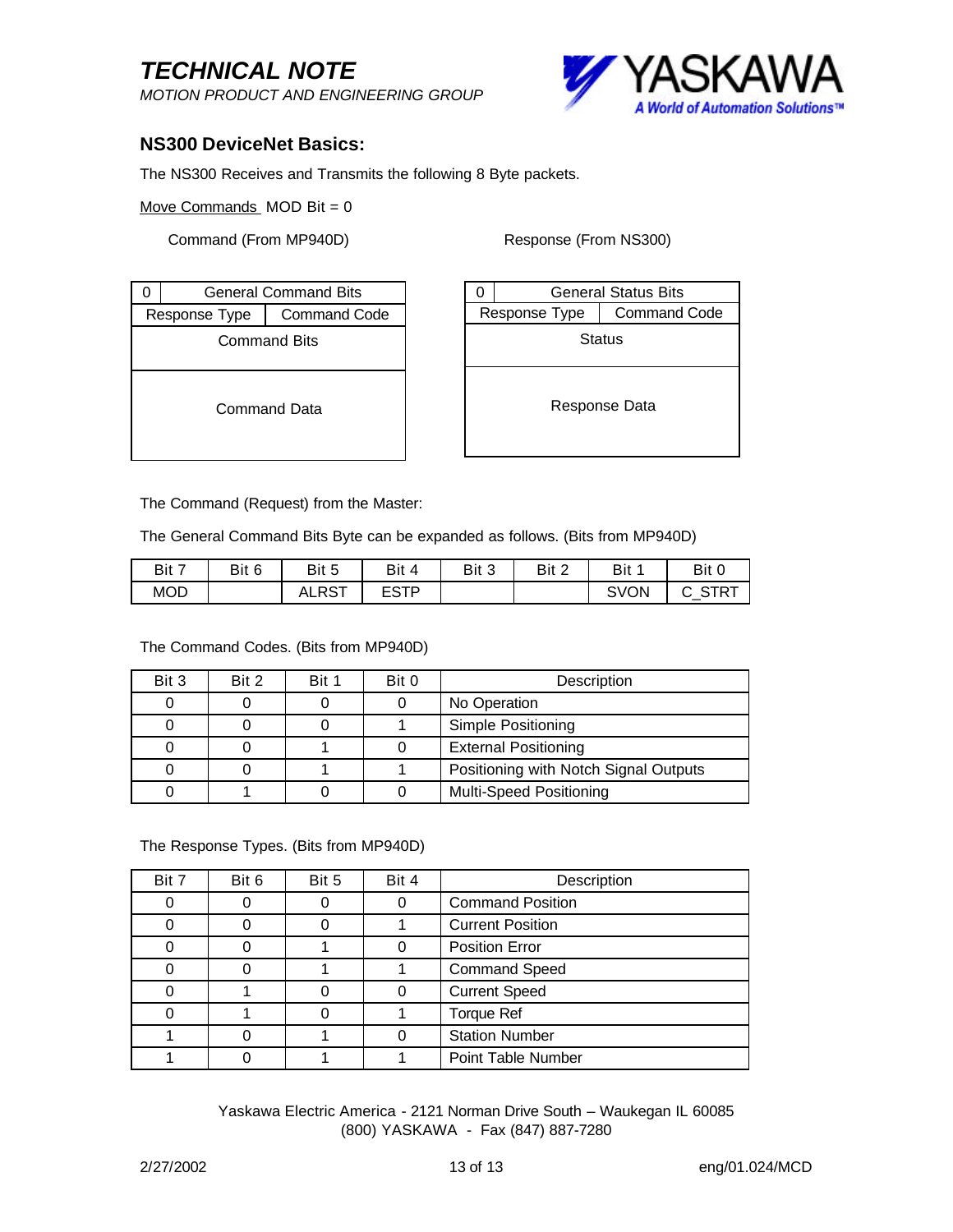

#### The Command Bits Bytes can be expanded as follows. (Bits from MP940D)

| Bit 7       | Bit 6       | Bit 5       | Bit 4 | Bit 3 | Bit 2 | Bit 1       | Bit 0         |
|-------------|-------------|-------------|-------|-------|-------|-------------|---------------|
| <b>HOME</b> | <b>PTBL</b> | <b>STNT</b> | STEP  | FEED  |       | <b>HOLD</b> | <b>CANCEL</b> |
|             |             |             |       |       |       | <b>DIR</b>  | <b>INC</b>    |

The Command Data Bytes can be expanded as follows. (Double Integer value from MP940)

| Bit 7                                                 | Bit 6 | Bit 5 | Bit 4 | Bit 3 | Bit 2 | Bit 1 | Bit 0 |  |
|-------------------------------------------------------|-------|-------|-------|-------|-------|-------|-------|--|
|                                                       |       |       |       |       |       |       |       |  |
| Payload of Packet is a Double Integer value (4 Bytes) |       |       |       |       |       |       |       |  |
|                                                       |       |       |       |       |       |       |       |  |
|                                                       |       |       |       |       |       |       |       |  |

The Response from the Slave:

The General Status Bits Byte can be expanded as follows. (Bits from NS300)

| Bit 7         | Bit 6 | Bit 5                  | Bit 4 | Bit 3 | Bit 2       | Bit | Bit C           |
|---------------|-------|------------------------|-------|-------|-------------|-----|-----------------|
| MOD R   READY |       | PWRONT   ESTP R   ALRM |       |       | <b>WARN</b> |     | SVON R C STRT R |

The Command Code and Response Type Bits are simply echoed back by the slave. (Bits from NS300)

The Status Bytes can be expanded as follows. (Bits from NS300)

| Bit 7            | Bit 6            | Bit 5            | Bit 4            | Bit 3            | Bit 2 | Bit 1            | Bit 0       |
|------------------|------------------|------------------|------------------|------------------|-------|------------------|-------------|
| <b>HOME</b><br>R | R<br><b>PTBL</b> | RT<br><b>STN</b> | <b>STEP</b><br>R | FEED             |       | <b>HOLD</b><br>R | <b>PRGS</b> |
| <b>POT</b>       | <b>NOT</b>       | <b>INPOS</b>     | <b>NEAR</b>      | <b>HOME</b><br>D |       | DIR              | INC R       |

The Response Data Bytes can be expanded as follows. (Double Integer value from NS300)

| Bit 7                                                                                | Bit 6 | Bit 5 | Bit 4 | Bit 3 | Bit 2 | Bit 1 | Bit 0 |
|--------------------------------------------------------------------------------------|-------|-------|-------|-------|-------|-------|-------|
| Payload of Packet is a Double Integer value (4 Bytes)                                |       |       |       |       |       |       |       |
| This will contain the data requested in the Response Type bits of the Command Packet |       |       |       |       |       |       |       |
|                                                                                      |       |       |       |       |       |       |       |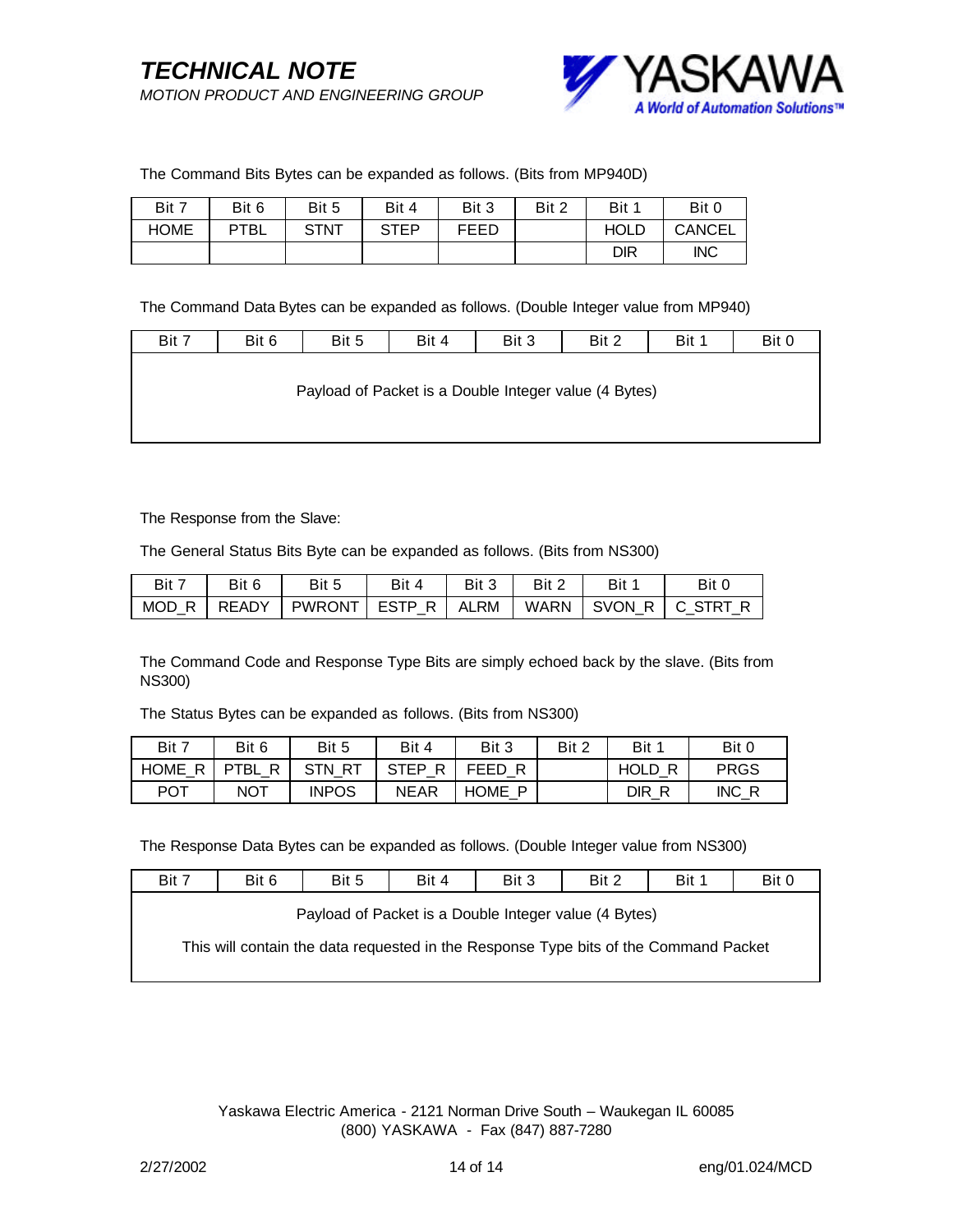*MOTION PRODUCT AND ENGINEERING GROUP*



Set/Read Commands MOD Bit = 1

#### Command (From MP940D) Response (From NS300)

|                       | <b>General Command Bits</b> |                     |  |  |  |  |
|-----------------------|-----------------------------|---------------------|--|--|--|--|
|                       |                             | <b>Command Code</b> |  |  |  |  |
| <b>Command Number</b> |                             |                     |  |  |  |  |
|                       |                             |                     |  |  |  |  |
|                       |                             | Command Data        |  |  |  |  |
|                       |                             |                     |  |  |  |  |
|                       |                             |                     |  |  |  |  |
|                       |                             |                     |  |  |  |  |

|                       | <b>General Status Bits</b> |                     |  |  |
|-----------------------|----------------------------|---------------------|--|--|
|                       |                            | <b>Command Code</b> |  |  |
| <b>Command Number</b> |                            |                     |  |  |
| Response Data         |                            |                     |  |  |

The Command (Request) from the Master:

The General Command Bits Byte can be expanded as follows. (Bits from MP940D)

| Bit 7      | Bit 6 | Bit 5        | Bit<br>$\Delta$     | Bit 3 | Bit 2 | Bit         | Bit C            |
|------------|-------|--------------|---------------------|-------|-------|-------------|------------------|
| <b>MOD</b> |       | <b>ALRST</b> | <b>COTD</b><br>ESII |       |       | <b>SVON</b> | <b>STRT</b><br>້ |

The Command Codes. (Bits from MP940D)

| Bit 3 | Bit 2 | Bit 1 | Bit 0 | Description                 |
|-------|-------|-------|-------|-----------------------------|
|       |       |       |       | No Operation                |
|       |       |       |       | <b>Read Parameter</b>       |
|       |       |       |       | <b>Write Parameter</b>      |
|       |       |       |       | <b>Set Current Position</b> |
|       |       |       |       | Set Zero Position           |
|       |       |       |       | Read Alarm                  |
|       |       |       |       | <b>Reset Unit</b>           |

The remaining 4 bits from the second byte are all 0s.

The Command Number Bytes can be expanded as follows. (Integer value from MP940)

| Bit 7                                                | Bit 6 | Bit 5 | Bit 4 | Bit 3 | Bit 2 | Bit 1 | Bit 0 |
|------------------------------------------------------|-------|-------|-------|-------|-------|-------|-------|
| Parameter to be read/written Integer value (2 Bytes) |       |       |       |       |       |       |       |

The Command Data Bytes can be expanded as follows. (Double Integer value from MP940)

| Bit 6<br>Bit 3<br>Bit 7<br><b></b><br>.<br>Bit<br>$- \cdot$<br>Bit<br>Bit<br>Bit 2<br>Bit 5<br><u>-</u> |  |
|---------------------------------------------------------------------------------------------------------|--|
|---------------------------------------------------------------------------------------------------------|--|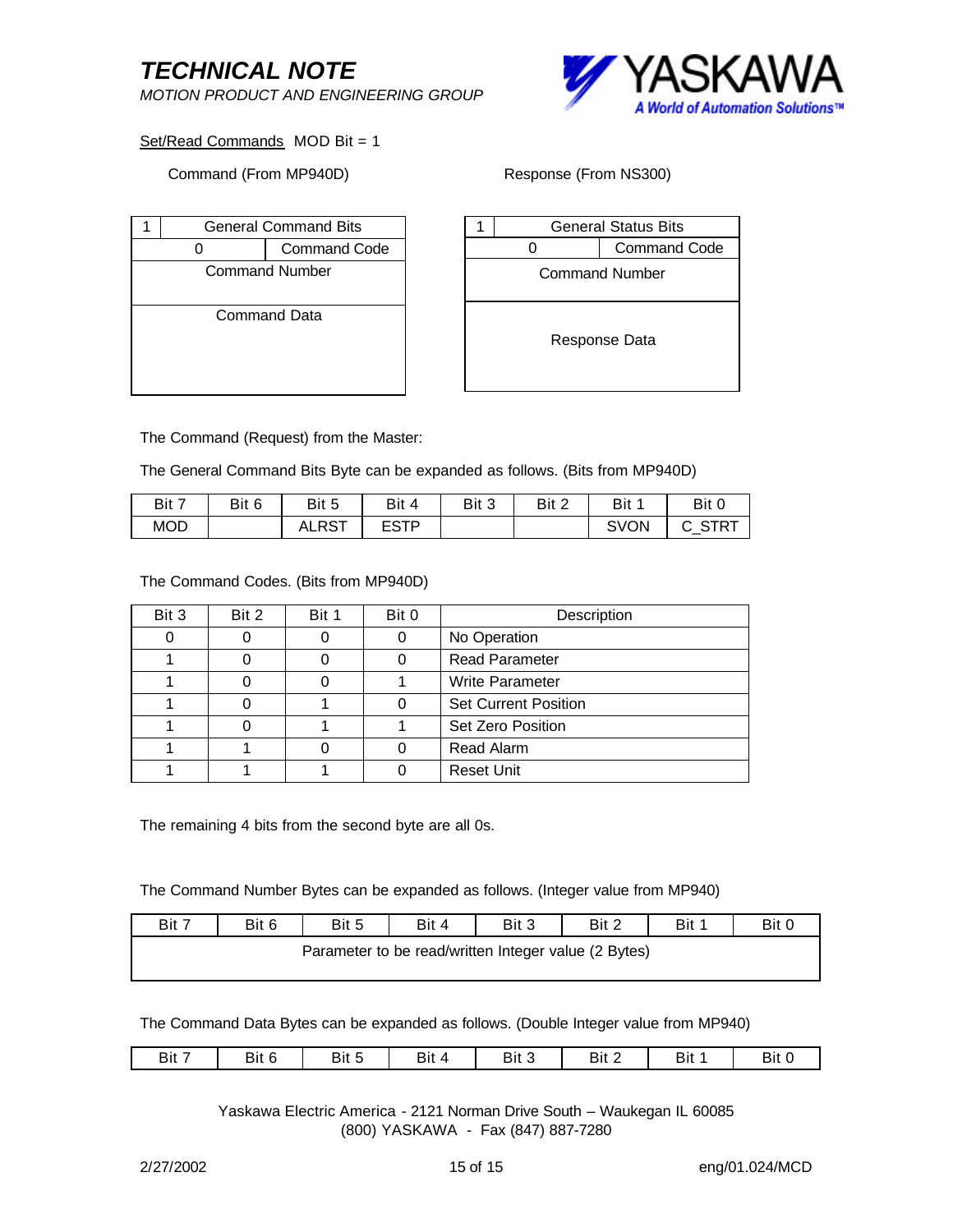*MOTION PRODUCT AND ENGINEERING GROUP*



Payload of Packet is a Double Integer value (4 Bytes)

This is where the new value for stepping speed is placed to pass it to NS300

The Response from the Slave:

The General Status Bits Byte can be expanded as follows. (Bits from NS300)

| − Bit ™ | Bit 6 | Bit 5                  | Bit 4 | Bit 3 | Bit 2 | Bit | Bit 0           |
|---------|-------|------------------------|-------|-------|-------|-----|-----------------|
| MOD R   | READY | PWRONT   ESTP R   ALRM |       |       | WARN  |     | SVON R C STRT R |

The Command Code Bits and the Command Number are simply echoed back by the slave. (from NS300)

The Response Data Bytes can be expanded as follows. (Double Integer value from NS300)

| Bit 7                                                                            | Bit 6 | Bit 5 | Bit 4 | Bit 3 | Bit 2 | Bit 1 | Bit 0 |
|----------------------------------------------------------------------------------|-------|-------|-------|-------|-------|-------|-------|
| Payload of Packet is a Double Integer value (4 Bytes)                            |       |       |       |       |       |       |       |
| The NS300 will echo the value passed in the Command Data Bytes (Command Payload) |       |       |       |       |       |       |       |
|                                                                                  |       |       |       |       |       |       |       |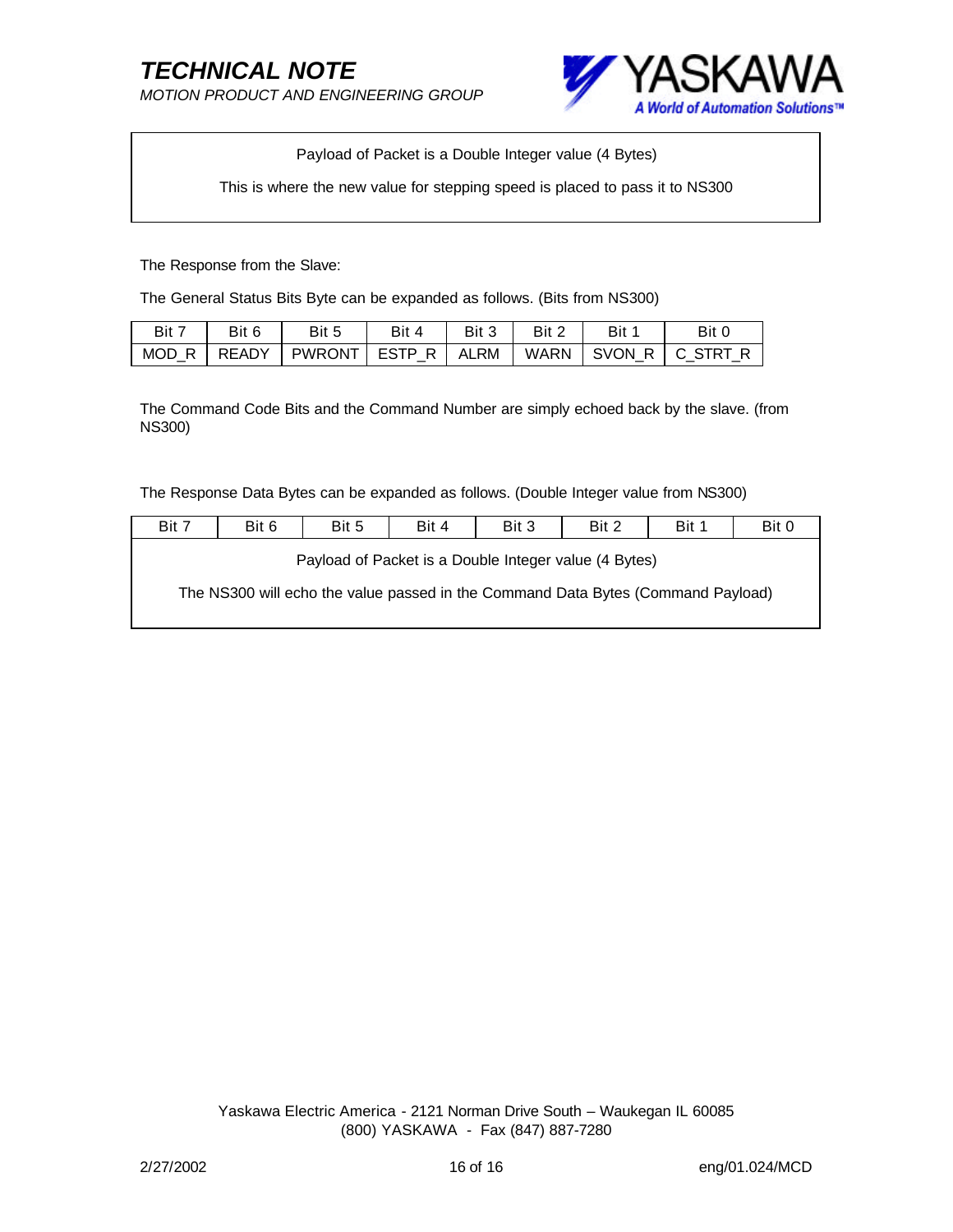

Create the following Network Variables:

| <b>Network Variable</b>    | <b>Address</b> |
|----------------------------|----------------|
| X_C_STRT_R                 | <b>IB01000</b> |
| X_SVON_R                   | IB01001        |
| X WARN                     | <b>IB01002</b> |
| X ALRM                     | <b>IB01003</b> |
| X ESTP_R                   | <b>IB01004</b> |
| X PWRON                    | <b>IB01005</b> |
| X READY                    | IB01006        |
| X_CCR0                     | IB01008        |
| X_CCR1                     | <b>IB01009</b> |
| X_CCR2                     | <b>IB0100A</b> |
| X_CCR3                     | IB0100B        |
| X_RTR0                     | <b>IB0100C</b> |
| X_RTR1                     | <b>IB0100D</b> |
| X_RTR2                     | <b>IB0100E</b> |
| X_RTR3                     | <b>IB0100F</b> |
| X_C_STRT                   | OB01800        |
| <b>X_SVON</b>              | OB01801        |
| X ESTP                     | OB01804        |
| X ALRST                    | OB01805        |
| X_MOD                      | OB01807        |
| X_CCW0                     | OB01808        |
| X_CCW1                     | OB01809        |
| X_CCW2                     | <b>OB0180A</b> |
| X_CCW3                     | OB0180B        |
| X RTW0                     | <b>OB0180C</b> |
| X_RTW1                     | OB0180D        |
| X RTW2                     | <b>OB0180E</b> |
| X RTW3                     | <b>OB0180F</b> |
| X_Axis_Input_Response_Data | IL0102         |
| X_Axis_Output_Command_Data | OL0182         |
| X_PRGS                     | <b>IB01010</b> |
| X HOLD R                   | IB01011        |
| X_FEED_R                   | <b>IB01013</b> |
| X_STEP_R                   | <b>IB01014</b> |
| X_STN_R                    | <b>IB01015</b> |
| X_PTBL_R                   | <b>IB01016</b> |
| X_HOME_R                   | <b>IB01017</b> |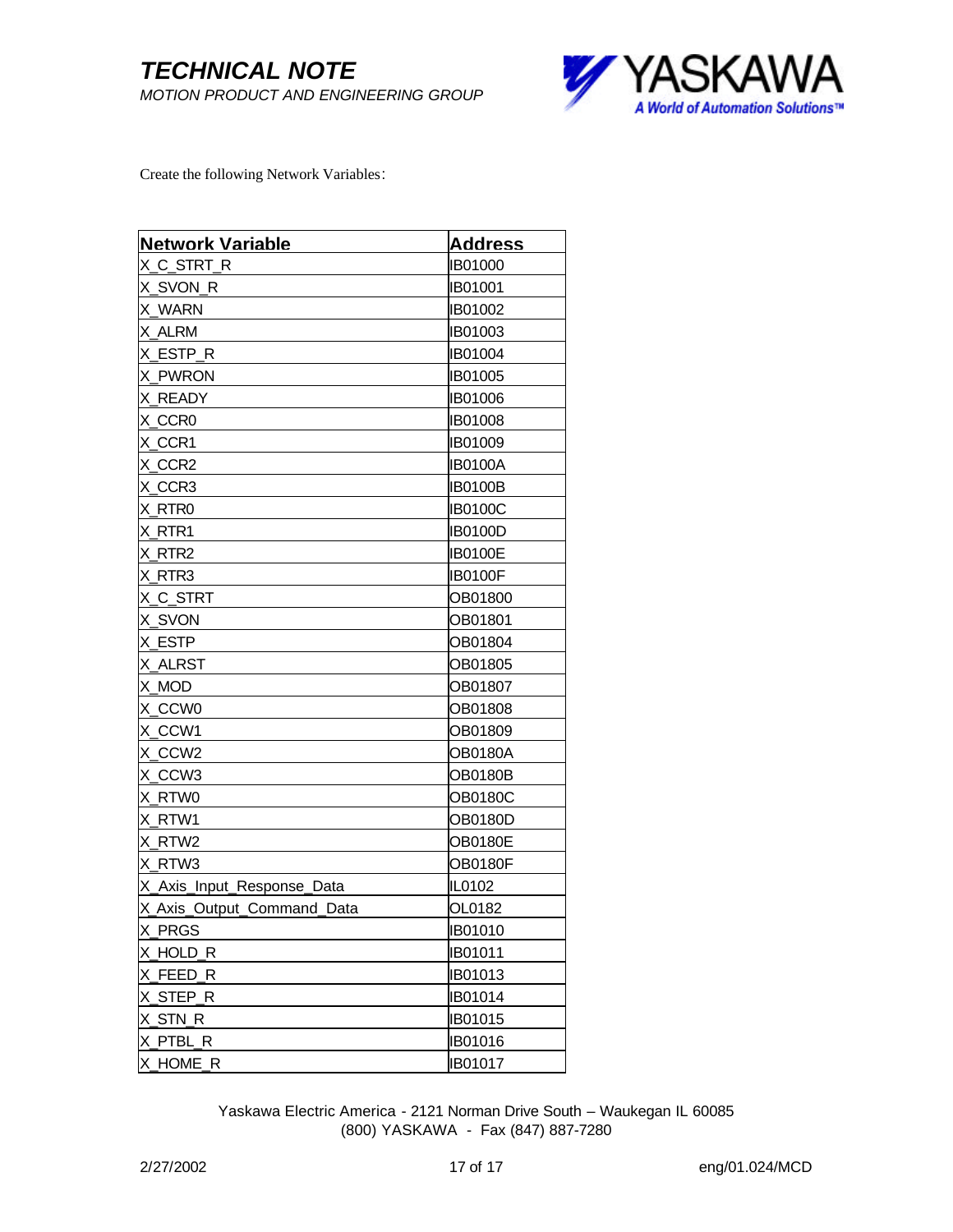*MOTION PRODUCT AND ENGINEERING GROUP*



| X_INC_R                 | <b>IB01018</b> |
|-------------------------|----------------|
| <b>Network Variable</b> | <b>Address</b> |
| X_DIR_R                 | <b>IB01019</b> |
| X_HOME_P                | <b>IB0101B</b> |
| X_NEAR                  | <b>IB0101C</b> |
| X_INPOS                 | IB0101D        |
| X_POT                   | IB0101E        |
| X NOT                   | <b>IB0101F</b> |
| X_CANCEL                | OB01810        |
| X HOLD                  | OB01811        |
| X_FEED                  | OB01813        |
| X_STEP                  | OB01814        |
| X_STN                   | OB01815        |
| X_PTBL                  | OB01816        |
| X_HOME                  | OB01817        |
| X_INC                   | OB01818        |
| X_DIR                   | OB01819        |
| Y_C_STRT_R              | <b>IB01040</b> |
| Y_SVON_R                | <b>IB01041</b> |
| Y_WARN                  | IB01042        |
| Y_ALRM                  | IB01043        |
| Y_ESTP_R                | <b>IB01044</b> |
| Y PWRON                 | IB01045        |
| Y READY                 | <b>IB01046</b> |
| Y_CCR0                  | IB01048        |
| Y_CCR1                  | IB01049        |
| Y_CCR2                  | <b>IB0104A</b> |
| Y_CCR3                  | <b>IB0104B</b> |
| Y RTR0                  | <b>IB0104C</b> |
| Y_RTR1                  | IB0104D        |
| Y RTR2                  | <b>IB0104E</b> |
| Y_RTR3                  | <b>IB0104F</b> |
| Y_PRGS                  | <b>IB01050</b> |
| Y_HOLD_R                | <b>IB01051</b> |
| Y_FEED_R                | <b>IB01053</b> |
| Y_STEP_R                | <b>IB01054</b> |
| Y_STN_R                 | <b>IB01055</b> |
| Y_PTBL_R                | IB01056        |
| Y_HOME_R                | <b>IB01057</b> |
| Y_INC_R                 | <b>IB01058</b> |
| Y_DIR_R                 | <b>IB01059</b> |
| Y_HOME_P                | <b>IB0105B</b> |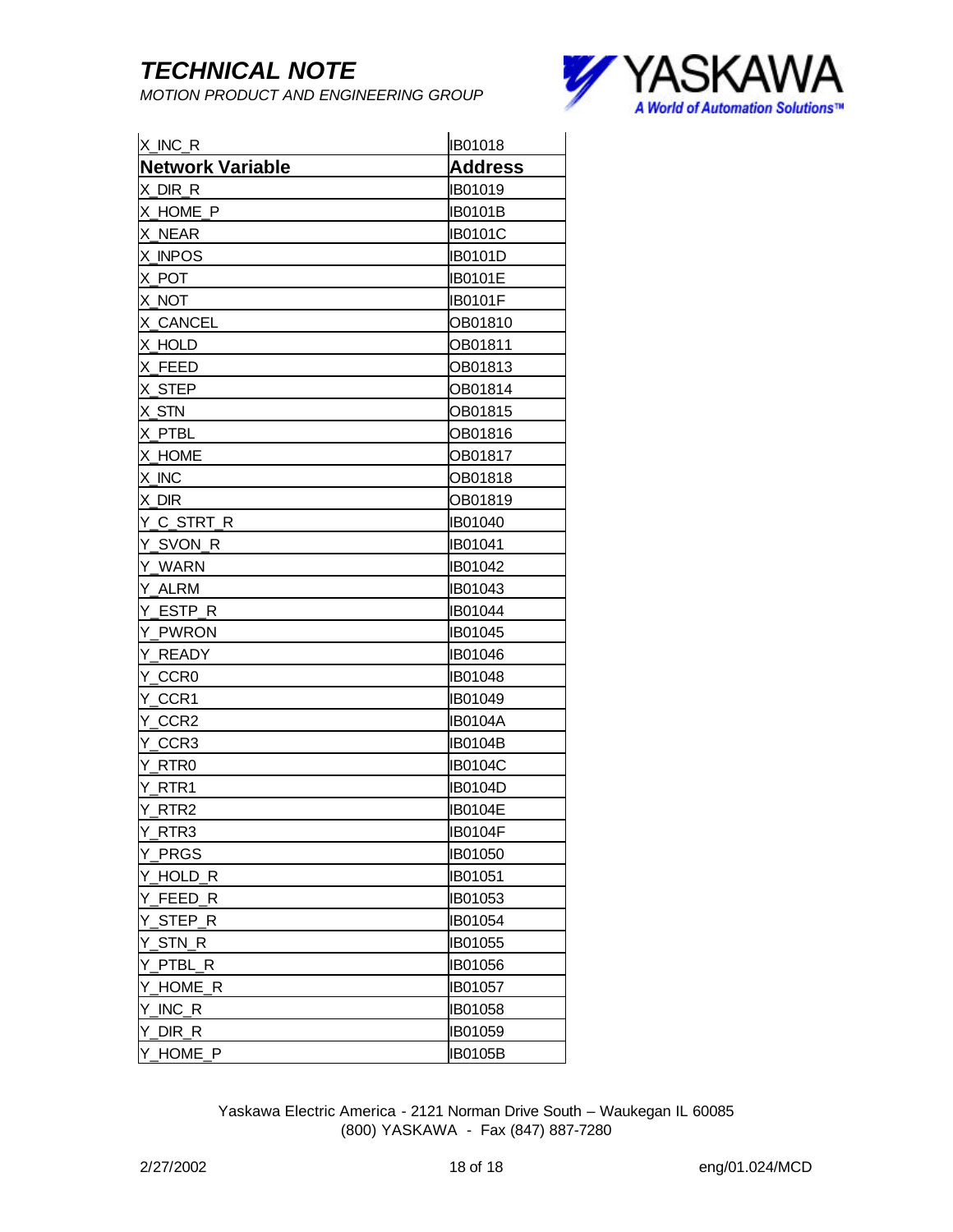*MOTION PRODUCT AND ENGINEERING GROUP*



| Y_NEAR                       | <b>IB0105C</b> |
|------------------------------|----------------|
| <b>Network Variable</b>      | <b>Address</b> |
| Y INPOS                      | <b>IB0105D</b> |
| Y_NOT                        | <b>IB0105E</b> |
| Y_POT                        | <b>IB0105F</b> |
| Y_C_STRT                     | OB01840        |
| Y_SVON                       | OB01841        |
| Y ESTP                       | OB01844        |
| Y_ALRST                      | OB01845        |
| Y_MOD                        | OB01847        |
| Y CCW0                       | OB01848        |
| Y_CCW1                       | OB01849        |
| Y_CCW2                       | <b>OB0184A</b> |
| Y_CCW3                       | <b>OB0184B</b> |
| Y RTW0                       | <b>OB0184C</b> |
| Y_RTW1                       | <b>OB0184D</b> |
| Y_RTW2                       | <b>OB0184E</b> |
| Y_RTW3                       | <b>OB0184F</b> |
| Y_CANCEL                     | OB01850        |
| Y HOLD                       | OB01851        |
| Y_FEED                       | OB01853        |
| Y_STEP                       | OB01854        |
| Y_STN                        | OB01855        |
| Y PTBL                       | OB01856        |
| Y_HOME                       | OB01857        |
| Y_INC                        | OB01858        |
| Y_DIR                        | OB01859        |
| Y_Axis_Input_Response_Data   | IL0106         |
| Y_Axis_Output_Command_data   | OL0186         |
| X_Axis_Input_Commmand_Number | <b>IW0101</b>  |
| X_Axis_Output_Command_Number | OW0181         |
| Y_Axis_Input_Commmand_Number | <b>IW0105</b>  |
| Y_Axis_Output_Command_Number | OW0185         |